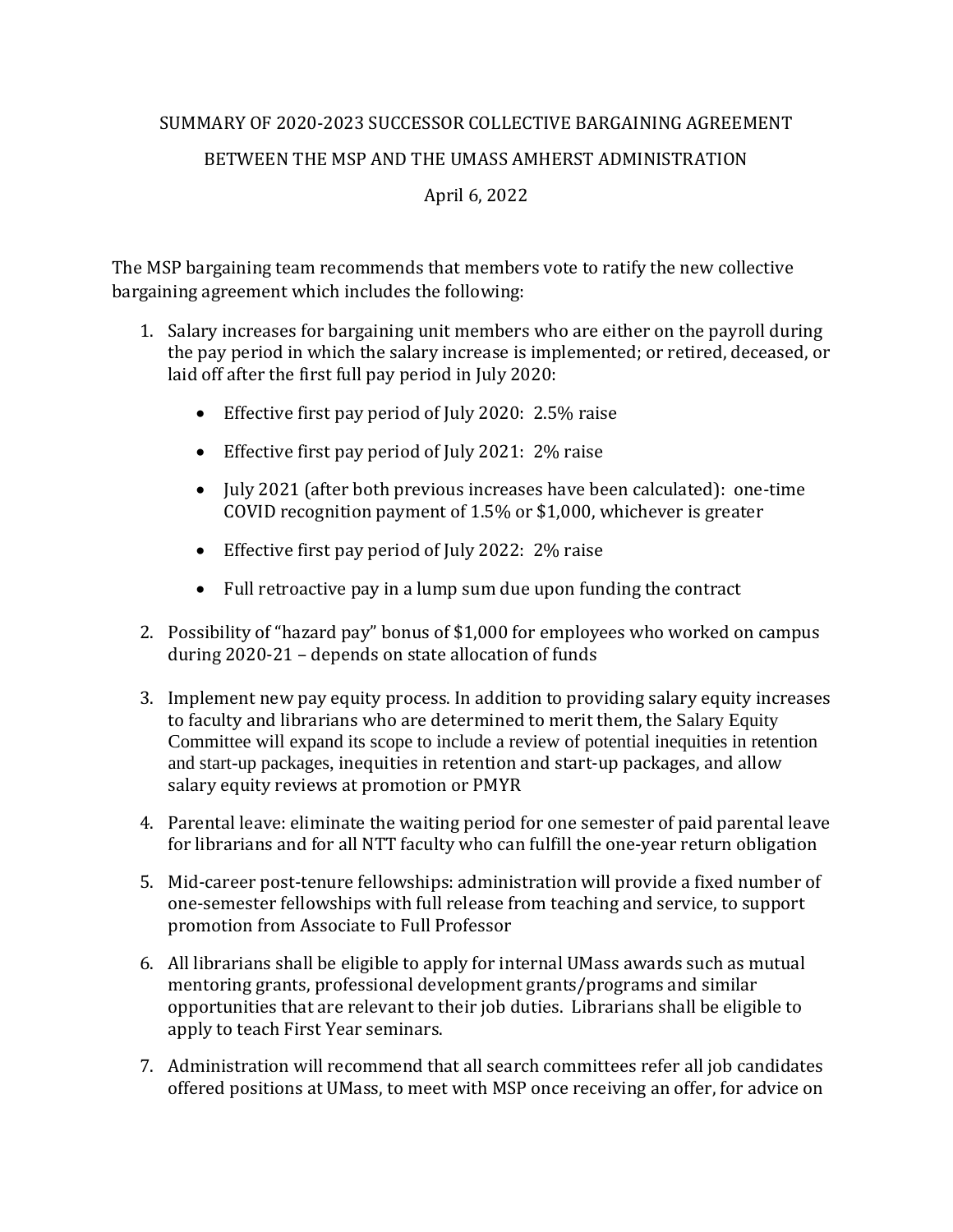negotiations and information on the union contract and other resources.

- 8. MSP will conduct confidential exit interviews with faculty and librarians who leave UMass; data to be shared annually with Office of Faculty Development (OFD)
- 9. Require departments to develop equitable workload plans during the 2022-23 academic year, focusing on racial and gender equity, and recognizing individuals who have high levels of service and mentoring
- 10. Increase funds for childcare assistance for MSP members, to be accessible to all bargaining unit members
- 11. Create pilot elder care assistance fund
- 12. Equity for clinical faculty include clinical supervision in calculation of appropriate workload
- 13. Revise contract to include gender-inclusive language throughout
- 14. Working title of Professor of Practice may be used for certain NTT faculty, who will retain all rights and benefits of Lecturers
- 15. Clarify timeline for promotion and tenure reviews; streamline process for hires with tenure
- 16. Clarify process for review and standards for continuing appointment for NTT faculty. (Probationary period remains at 3 FTE years)
- 17. Add Senior Research Fellows in the Institute for Applied Life Sciences (IALS) as full members of the MSP bargaining unit
- 18. Climate justice: Multi-union-administration parking/transportation committee to make recommendations to the administration regarding carbon reduction initiatives, including occasional parking options, improved carpool incentives, subsidies for PVTA including free buses for employees during the summer, increased support for bike and pedestrian commuters, and electric vehicle charging stations
- 19. Buildings and facilities: Administration will promptly investigate all unhealthy workspaces and promptly remedy problems to provide all employees with safe workplaces. Administration will provide all necessary safety and protective equipment
- 20. Academic calendar: If the Faculty Senate approves a schedule that begins before September 1, during the term of this contract, MSP will engage in expedited bargaining over the faculty period of responsibility
- 21. Title IX: Only faculty in administrative leadership roles are mandatory reporters; all faculty will include language in syllabus indicating if we are mandatory reporters,